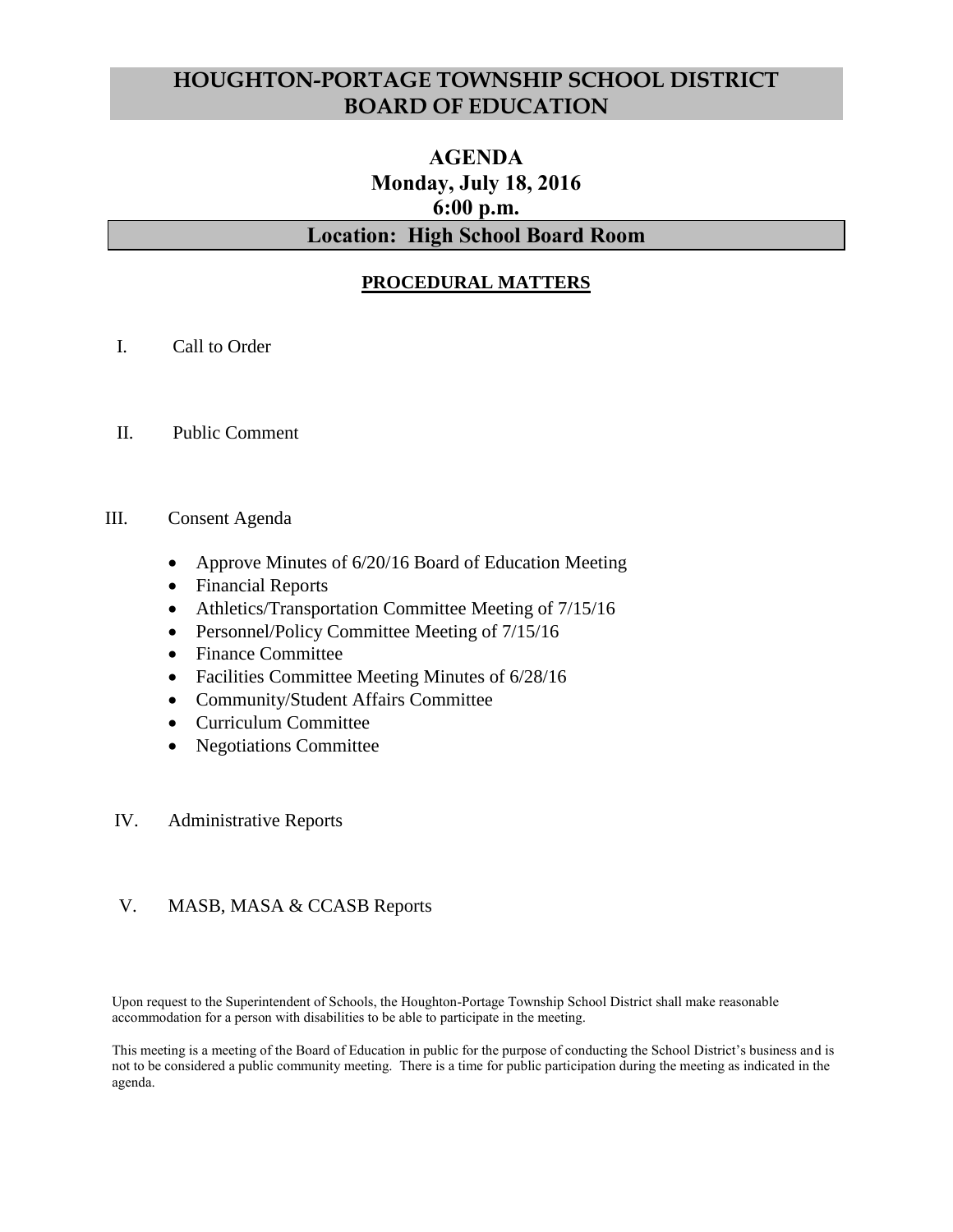- VI. Discussion Items
	- Transportation Updates
	- Personnel Updates
	- Kitchen Update Hood
	- 2017 Bond Proposal
- VII. Action Items
	- 1. Resolution to Participate in School Bond Loan Fund
	- 2. Designation of Depositories for School Funds
	- 3. Resolution to Appoint Authorized Signature Authority for Wells Fargo Credit Card
	- 4. Designation of Individuals Responsible for Posting Public Notice of Meetings
	- 5. Delegation of Election Duties
	- 6. Adoption of Legal Reference Note
	- 7. Approval of Organizational Memberships MASA, MASB, & CCASB
	- 8. Approval of MASB Legislative Relations Network Program
	- 9. Approval of Annual Retainer Contracts:
		- a. School Attorney
		- b. Auditor
	- 10. Designation of Carriers to Transport Students
	- 11. Selection of Representative for CCASB
	- 12. Approval of Board Member Travel
	- 13. Resolution to Designate Patrick Aldrich as District Representative in Absence of Superintendent
	- 14. Resolution to Hire New Teaching Personnel
	- 15. Second Reading & Adoption of Policies

Upon request to the Superintendent of Schools, the Houghton-Portage Township School District shall make reasonable accommodation for a person with disabilities to be able to participate in the meeting.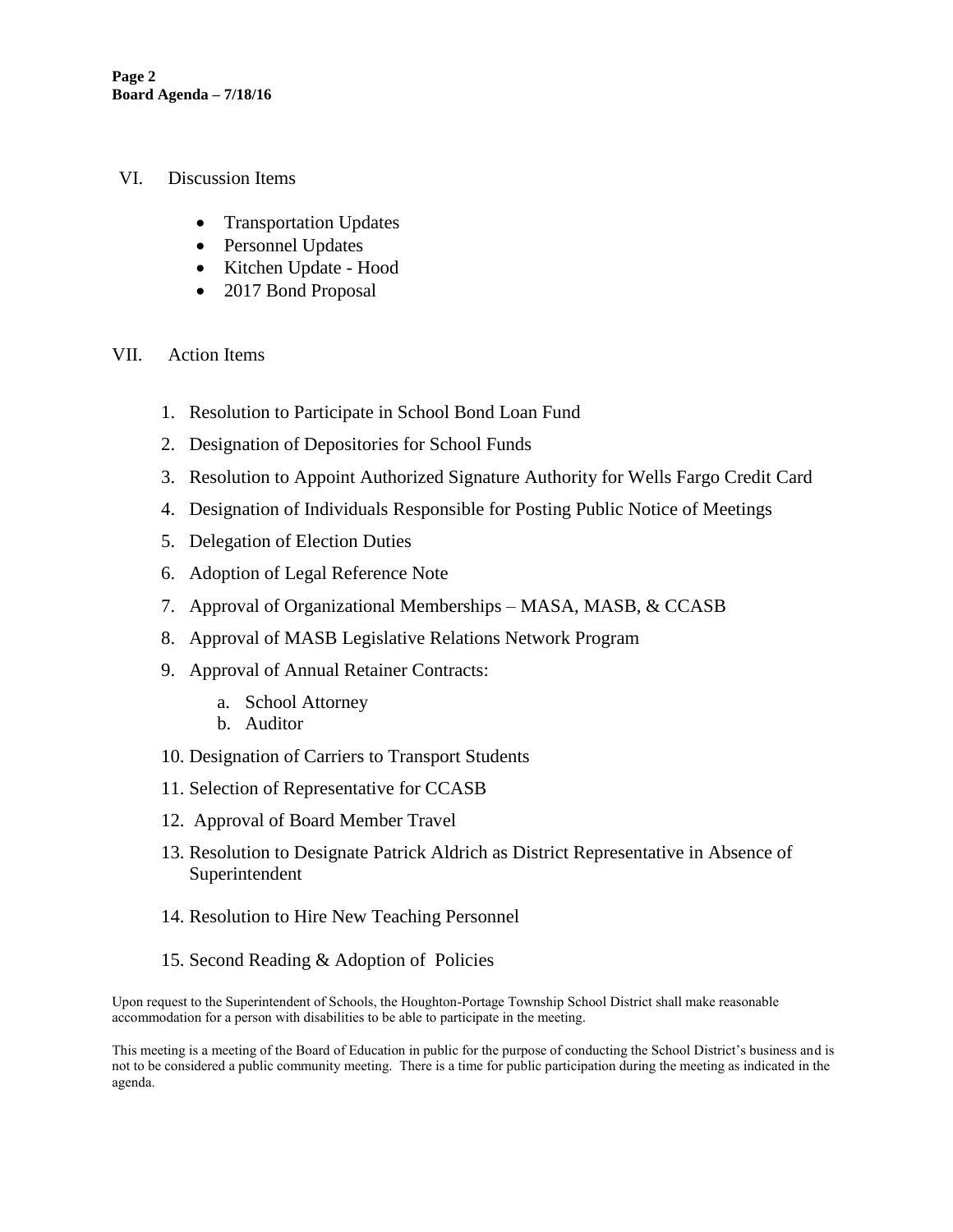- 16. Schools of Choice Program for 2016-17
- 17. Michigan High School Athletic Association ("MHSAA") Membership Resolution
- 18. Resolution Setting First Day of School for 2016-17 School Year

### VIII. Executive Session

- 1. Negotiations
- IX. Other Concerns or Public Comment
- X. Adjournment

Upon request to the Superintendent of Schools, the Houghton-Portage Township School District shall make reasonable accommodation for a person with disabilities to be able to participate in the meeting.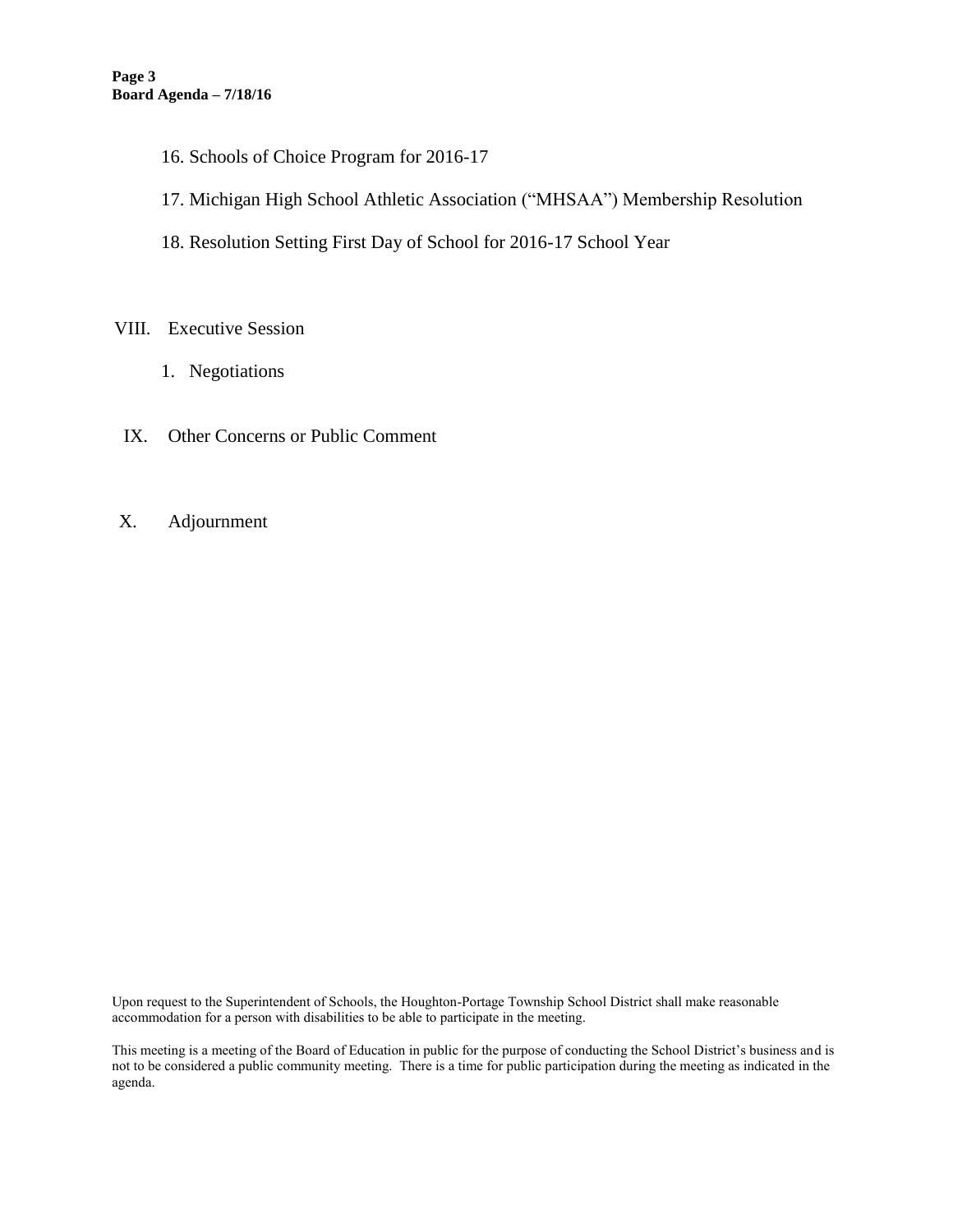**Page 4 Board Agenda - 7/18/16**

### **DISCUSSION ITEMS**

### **1. Transportation Updates**

At the time of the board meeting, the superintendent will update the board on transportation issues.

#### **2. Personnel Updates**

At the time of the board meeting, the superintendent will update the board on personnel matters.

### **3. Kitchen Update - Hood**

At the time of the board meeting, the superintendent will discuss needed updates to the kitchen.

### **4. 2017 Bond Proposal**

The Facilities Committee will update the board on discussions regarding a 2017 bond proposal.

### **ACTION ITEMS**

#### **1. Resolution to Participate in School Bond Loan Fund**

Each year we file a preliminary application to participate in the school bond loan fund. Sara Marcotte will be available to answer any questions you have about this resolution.

Upon request to the Superintendent of Schools, the Houghton-Portage Township School District shall make reasonable accommodation for a person with disabilities to be able to participate in the meeting.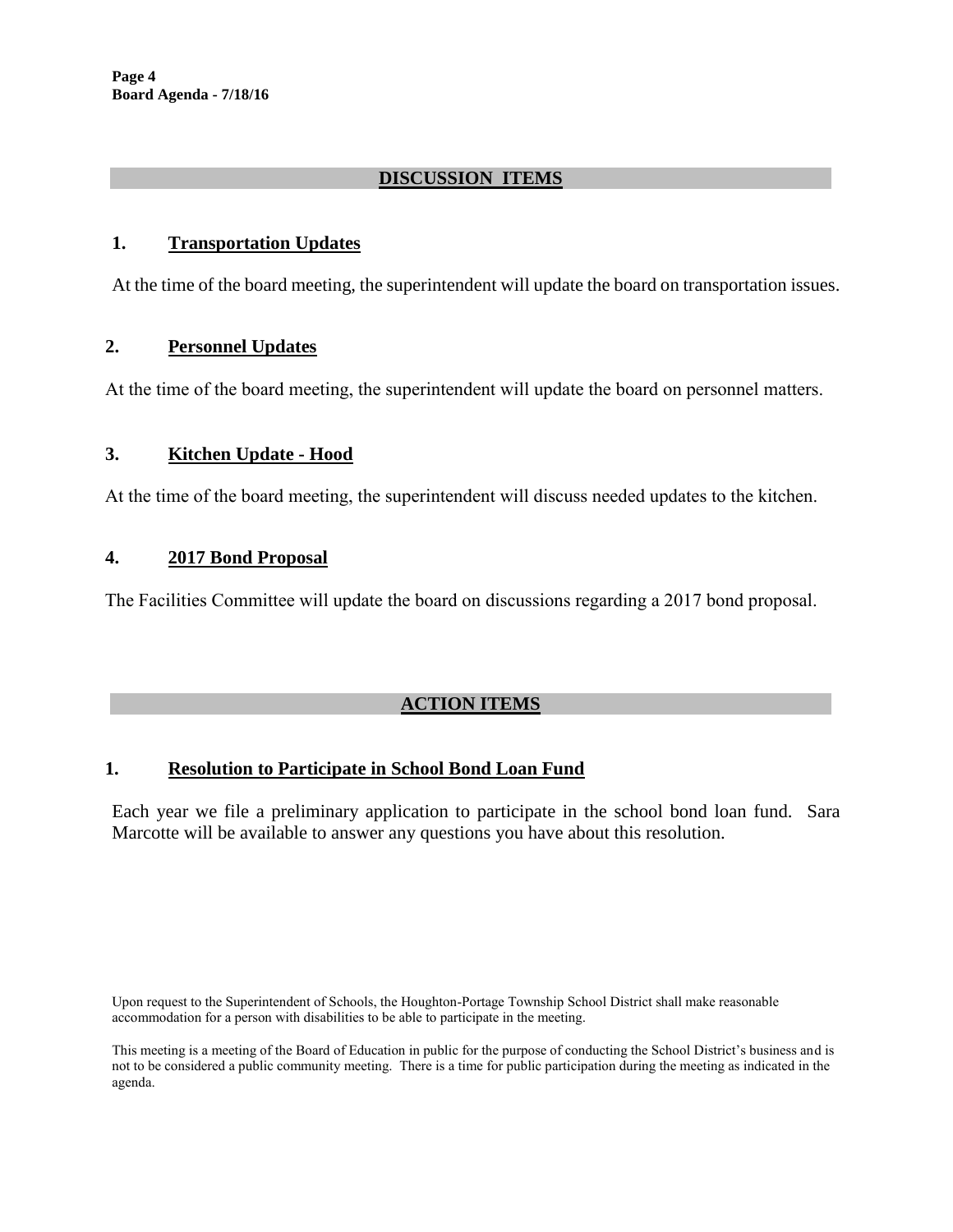**Page 5 Board Agenda – 7/18/16**

### **2. Designation of Depositories for School Funds**

Currently, Superior National Bank ("SNB") is the depository for the general fund, debt retirement, capital projects monies, federal tax deposits, athletics and school service accounts, and trust fund. River Valley State Bank is the depository for our trust and agency fund. The Michigan School District Liquid Fund is another depository for the general fund. Wells Fargo is the depository for the elementary trust and agency account. I recommend that the Board designate these same depositories for school funds.

### **3. Resolution to Appoint Authorized Signature Authority for Wells Fargo Credit Card**

At the time of the meeting, the Board will be asked to pass a resolution to authorize signature authority for a Wells Fargo credit card to Doreen Klingbeil and Sara Marcotte.

### **4. Designation of Individuals Responsible for Posting Public Notice of Meetings**

The Board is required to designate someone to post notices of meetings. I recommend the designation of Deb Guilbault and Shirley Belej for this job.

## **5. Delegation of Election Duties**

The Secretary of the Board of Education has discretion to delegate election duties to a member of the district's administrative staff. If duties are delegated it must be recorded in the Board's minutes. I recommend that the Board designate Sara Marcotte to serve as our election official to attend to all election responsibilities.

## **6. Adoption of Legal Reference Note**

Boards of education are required to attach an addendum to the minutes of the July meeting which indicates, in part, that the Houghton-Portage Township School District has designated themselves as a general powers school district by operational law. In addition, the terms of each of the Board members are listed as part of this addendum to the minutes.

Upon request to the Superintendent of Schools, the Houghton-Portage Township School District shall make reasonable accommodation for a person with disabilities to be able to participate in the meeting.

This meeting is a meeting of the Board of Education in public for the purpose of conducting the School District's business and is not to be considered a public community meeting. There is a time for public participation during the meeting as indicated in the agenda.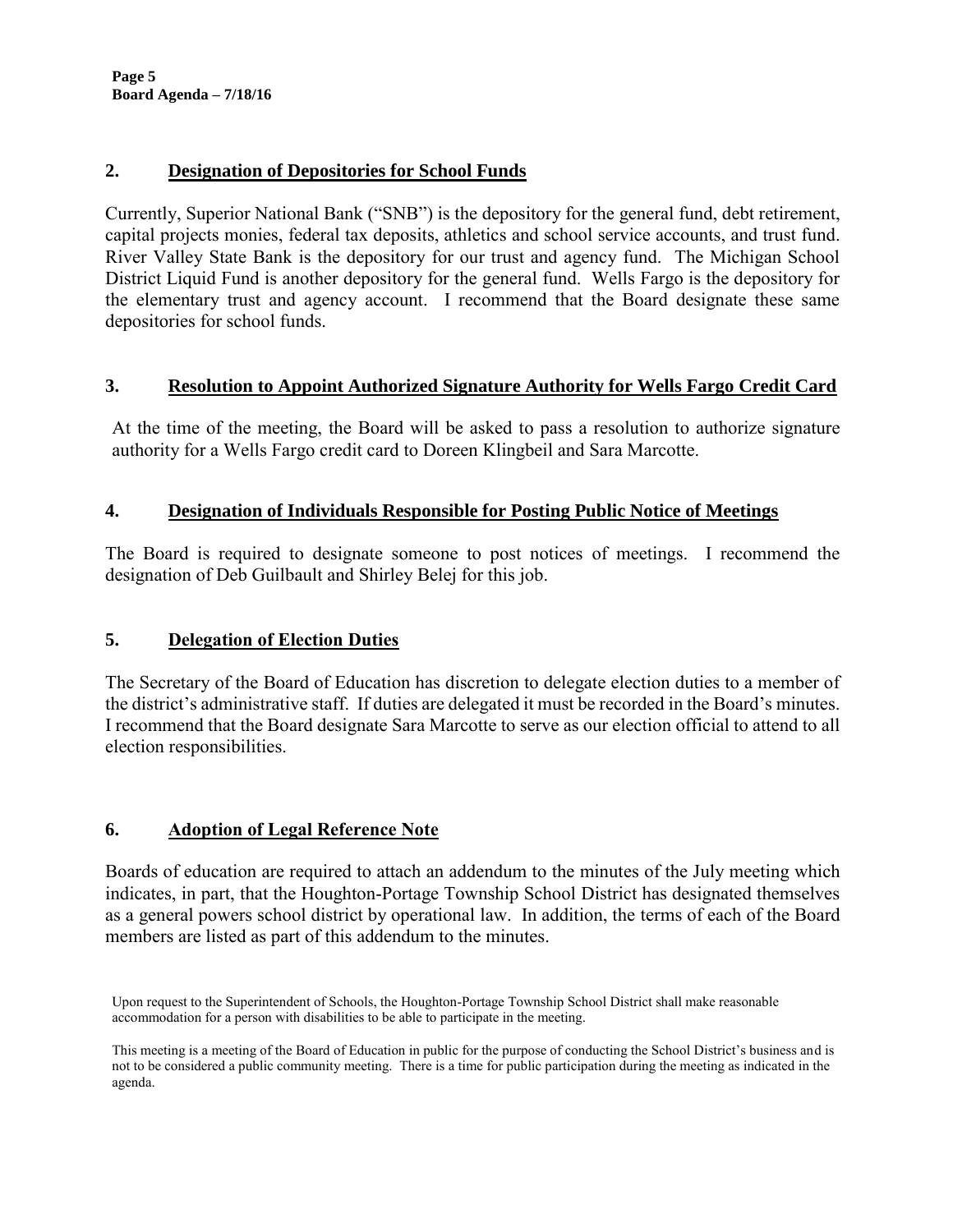### **7. Approval of Organizational Memberships – MASA, MASB, and CCASB**

At the time of the Board meeting, I will recommend that the Board once again participate as members of the Michigan Association of School Administrators, the Michigan Association of School Boards and MASB Legal Trust Fund, and the Copper Country Association of School Boards.

### **8. Approval of MASB LRN Program**

At the time of the meeting, I will initiate a discussion regarding MASB's LRN ("Labor Relations Network") program. A representative must be appointed each year at this time.

## **9. Approval of Annual Retainer Contracts**

Each year at this time the Board is asked to designate the school district attorney, as well as an auditor who will oversee the financial auditing of the school district. We currently retain Thrun Law Firm for school elections and matters relating to general school law, the law firm of Vairo, Mechlin & Tomasi, Houghton, as well as Ryan Law Offices of Iron Mountain, as our counselors. LaPointe & Associates, P.C. is the attorney for special education matters. I recommend retaining these firms for the 2016-17 school year. In addition, we have retained the services of Rukkila/Negro & Associates of Houghton as our school auditor. Once again, we recommend Rukkila/Negro & Associates for these responsibilities.

## **10. Designation of Carriers to Transport Students**

We should designate the buses of Lamers Transit, all area schools, Copper Country ISD, Michigan Tech University, Houghton Transit Authority, Hancock Transit, local taxi companies, R&A Transportation, and any other carrier designated by the Board or the approval of the superintendent.

## **11. Selection of Representative for CCASB**

At the time of the Board meeting, I will initiate a discussion regarding a representative for the CCASB Board.

Upon request to the Superintendent of Schools, the Houghton-Portage Township School District shall make reasonable accommodation for a person with disabilities to be able to participate in the meeting.

This meeting is a meeting of the Board of Education in public for the purpose of conducting the School District's business and is not to be considered a public community meeting. There is a time for public participation during the meeting as indicated in the agenda.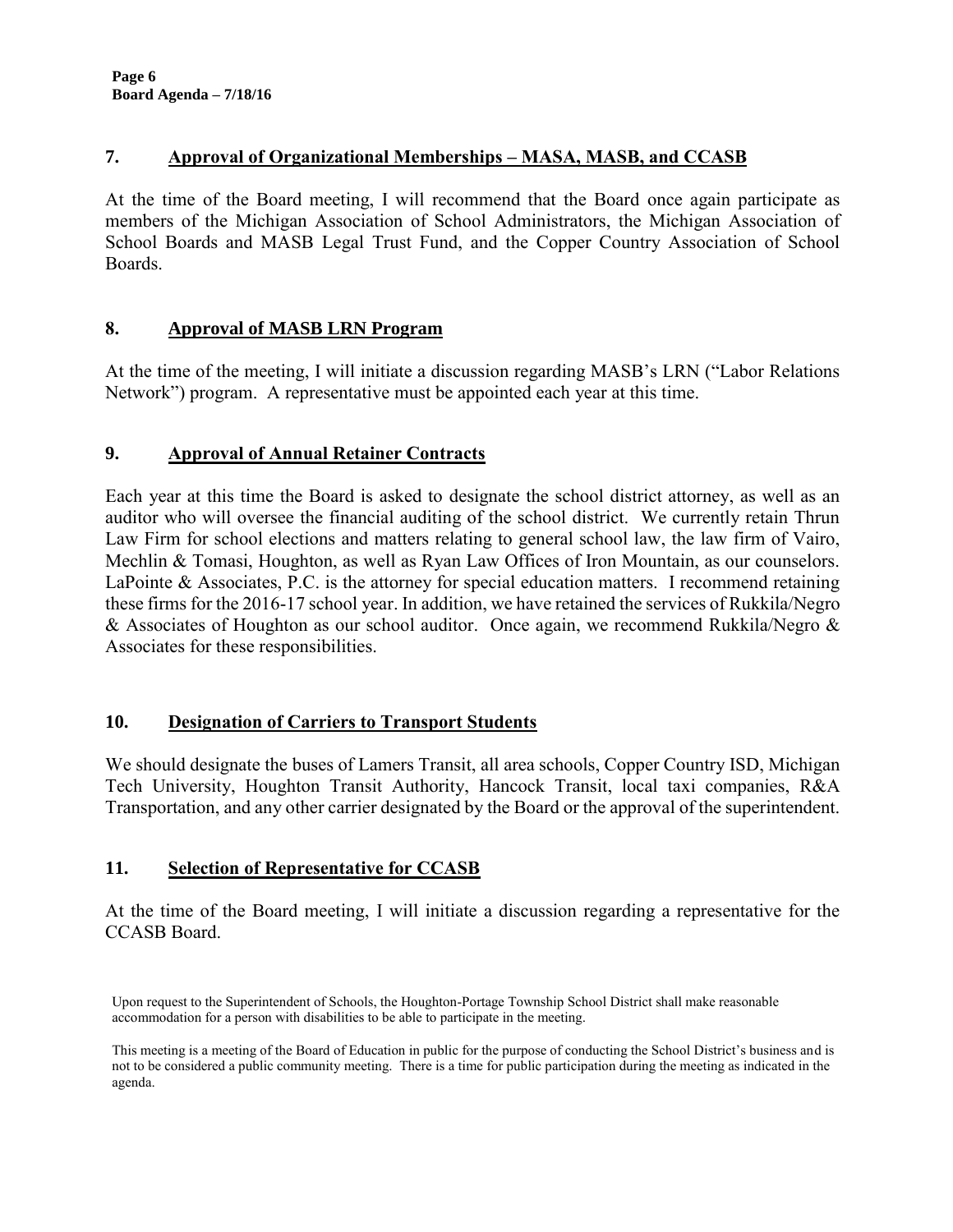**Page 7 Board Agenda – 7/18/16**

### **12. Approval of Board Member Travel**

Each year, the Board of Education is required to pass a resolution approving Board travel to various MASB and MASA functions and seminars, the National School Board Association, the U.P. Legislative Summit, the Governor's summit and CCASB functions.

### **13. Resolution to Designate Patrick Aldrich as District Representative in Absence of the Superintendent**

Each year the Board is asked to designate someone to handle district affairs during the absence of the superintendent. I recommend that the Board of Education designate our high school principal, Patrick Aldrich, to fill this role.

### **14. Resolution to Hire New Teaching Personnel**

At the time of the Board meeting, the Personnel/Policy Committee will recommend the hiring of:

- Kimberly Matson as a 2nd Grade teacher.
- Rebekah Schmidt as a Kindergarten teacher.

## **15. Second Reading & Adoption of Policies**

As you will recall, the NEOLA policy updates were e-mailed to you for your review. The first reading was done at the May  $16<sup>th</sup>$  Board meeting. At the time of the Board meeting, I will ask for adoption of these policies.

## **16. Schools of Choice Program for 2016-17 School Year**

At the time of the Board meeting, I will recommend that the district participate in the Schools of Choice program for the 2016-17 school year. This would be for students who reside within the immediate school district.

Upon request to the Superintendent of Schools, the Houghton-Portage Township School District shall make reasonable accommodation for a person with disabilities to be able to participate in the meeting.

This meeting is a meeting of the Board of Education in public for the purpose of conducting the School District's business and is not to be considered a public community meeting. There is a time for public participation during the meeting as indicated in the agenda.